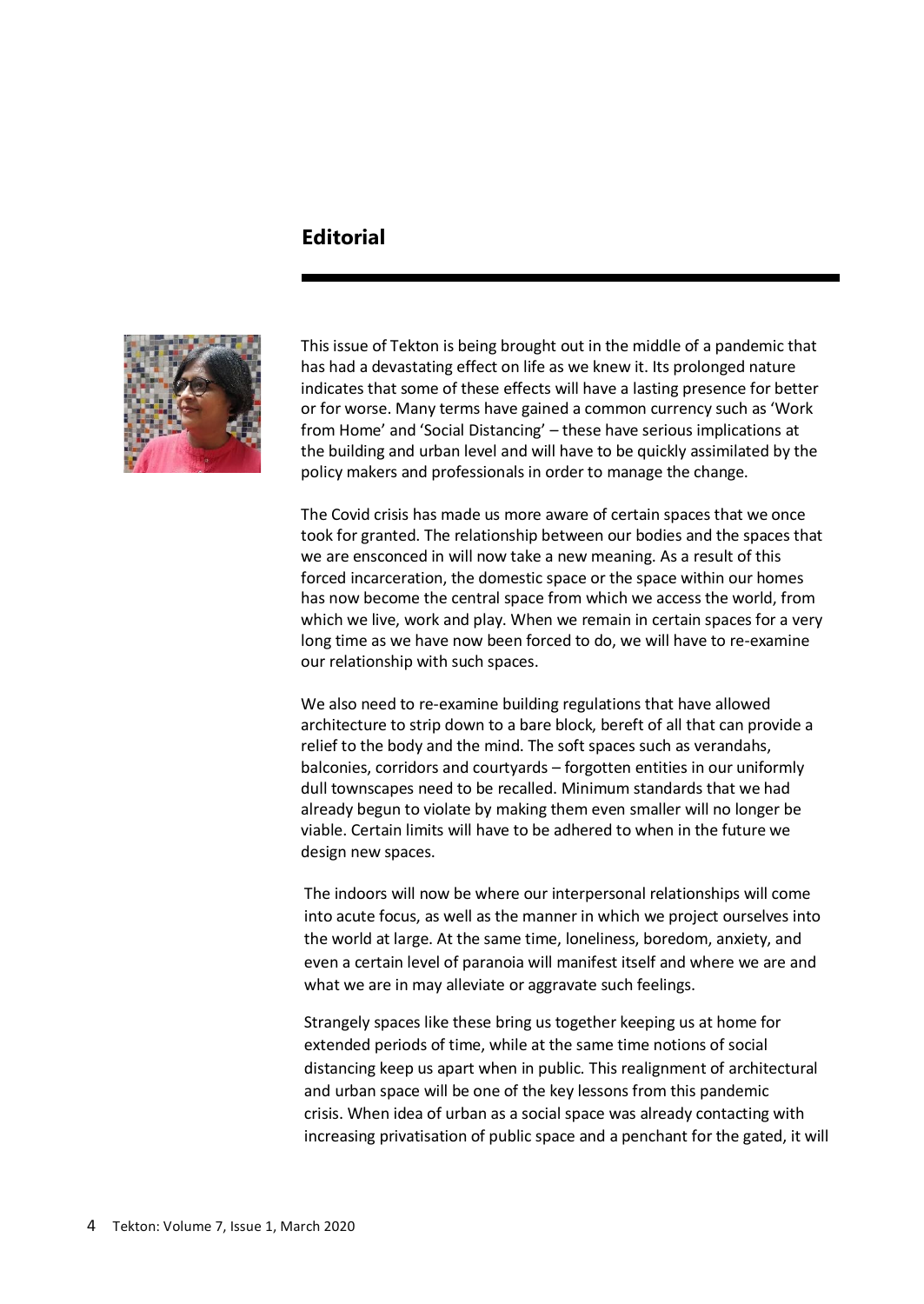require a greater push to pitch for publicness. Besides the economic and digital divide, the space divide in our metro cities was tragically playing out in the exodus of migrant workers. Whether the urban policy makers rise up to addressing the inhumanity of living conditions of poor and review their existing policies remains to be seen.

In this issue, we present the following papers and essays:

**Raja Singh** and **Anil Dewan** in their paper draw our attention to the role of architecture in healthcare facilities for contagious disease. Through a detailed literature review, they emphasise the importance of natural ventilation for effective infection control. They advocate more research into using advanced ventilation systems or hybrid ones rather than solely relying on mechanical ones. This issue has only acquired more urgent attention in the present times when we have seen the possibilities of hospital acquired infections having a crippling effect on regular medical care.

**Bhagyasshree Ramakrishna** presents a case study of an Industrial Design District in Milan, Italy to highlight the the process of re-adapting defunct industrial infrastructure into sites of innovation, throwing up a new typology of public space. Her detailed analysis argues for a holistic city-wide approach to urban regeneration which integrates the core heritage areas in a city with peripheral ones in a network of innovative public spaces that can function differently at different times and accommodate varying program. The lessons of Milan are quite useful for Mumbai where unfortunately we have struggled to put to appropriate use the disused textile mills infrastructure and failed to create similar public spaces, not to mention making the local communities invisible in the scheme of the things.

**Sudnya Mahimkar** and **Seema Shah** in their paper draw attention to the gender gap in construction industry when it comes to managerial and technical positions. The study explores women's participation in terms of gap in skilled and unskilled labour, pay gap, glass ceiling and access to amenities. The paper relies on survey of real estate organisations and interviews with female professionals to conclude that a severe gender gap exists in the participation of women at the top and middle management levels. It also points to gender bias in hiring for technical positions as also vertical advancement in an organisation.

This issue's **Practice Essay** looks at the current housing scenario in Indian cities from a design perspective. **Sanjay Kumbhare** and **Sushama Dhepe** recall and analyse Charles Correa's masterfully designed Tara Group Housing in Delhi to compare its morphology with housing plans today. Their observations point to the inability in achieving similar social qualities in the current housing projects while delineating the factors that produce such inabilities. This analysis succinctly defines the current challenge for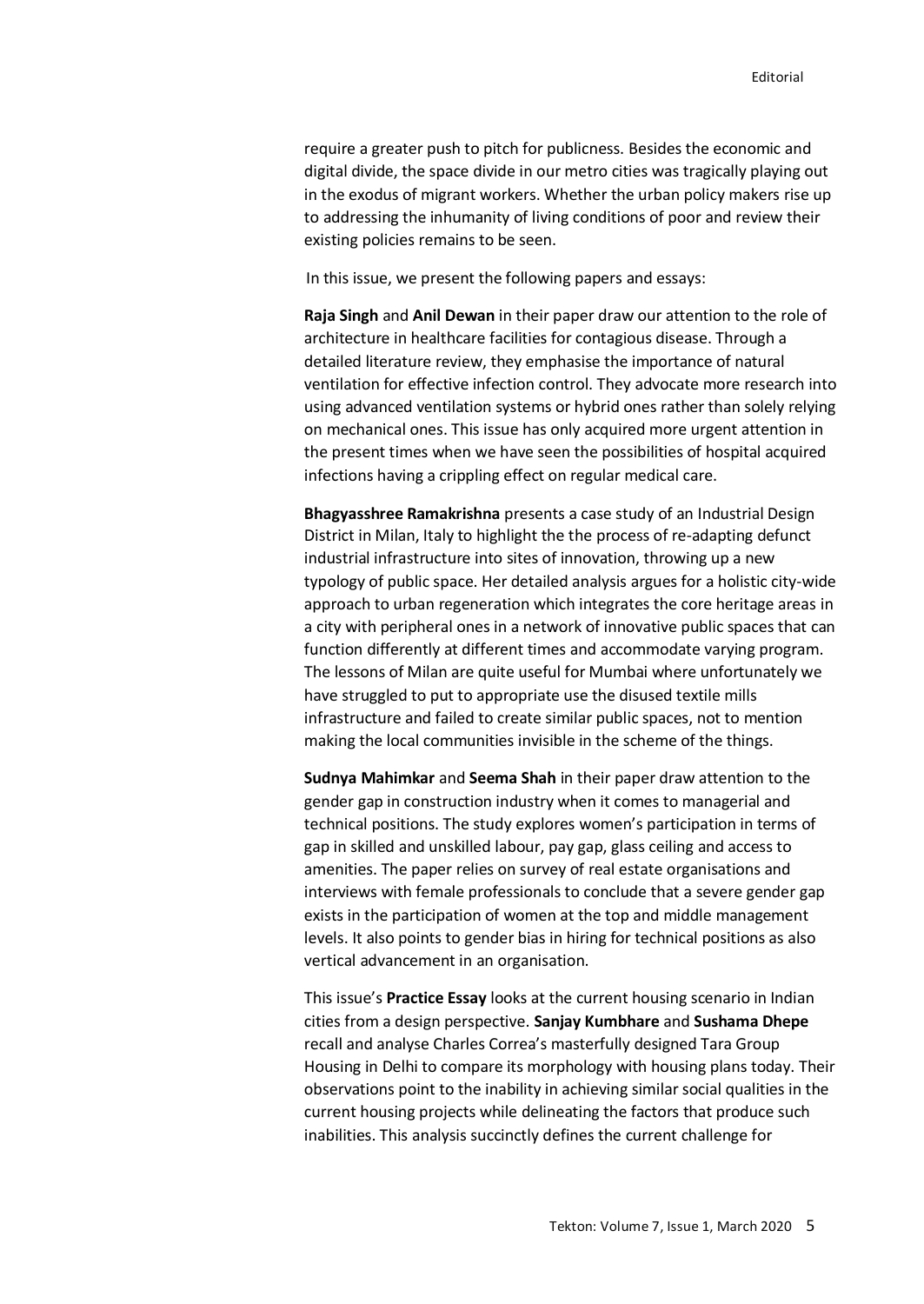architectural profession in reconciling good design with other contradictory demands.

In the **Dialogue** section, we present an interview of **Ray Bromley**, former Professor at the State University of New York at Albany conducted by **Aruna Reddi**. In an expansive conversation, Prof. Bromley enlightens us on the issues of urban planning and community development, with his vast international experience, particularly of Latin America and Asia. His empathetic insights into India's trajectory through his travel and teaching are valuable to every student of urban design and planning. He stresses that the mandate of urban planning should be such that it takes into account the real-life problems of people and socio-economic diversity and inequalities.

In the **Review** section, **Devipriya Pillai** reports on the recent book on Hindu Temples edited by Annapurna Garimella, Shriya Sridharan and A. Srivathsan. The book rescues the 'temple' from the pages of history books and places it in a contemporary context as lived places of worship that reflect community aspirations. The book also focuses on modern expressions in temple design, furthering our understanding of trajectory of modernism in India. There is an abundant scope to research the modernist expressions in religious architecture in the country and how they are received by the community.

Tekton Journal is now fully online. Alongside print copies, a digital version is simultaneously published on our website. The readers are directed to it where all the previous issues are available as open access. It is hoped that this will benefit students and researchers as a useful resource.

The publication of this issue coincides with observing the golden jubilee of the Mahatma Education Society, the publishers of this journal. The society that runs Pillai group of institutions was founded in the year 1970 by the then young educationist, **Dr. K.M. Vasudevan Pillai**. Under his and **Dr. Daphne Pillai**'s leadership it has grown as a multi-campus organisation and has gained tremendous reputation in the education field. As patrons of this journal, their contribution to the fledgling world of academic publication in architecture will be recognised by the future generations. It is a joy to dedicate this issue to their spirit of service in education.

## **Smita Dalvi**

smitadalvi@mes.ac.in